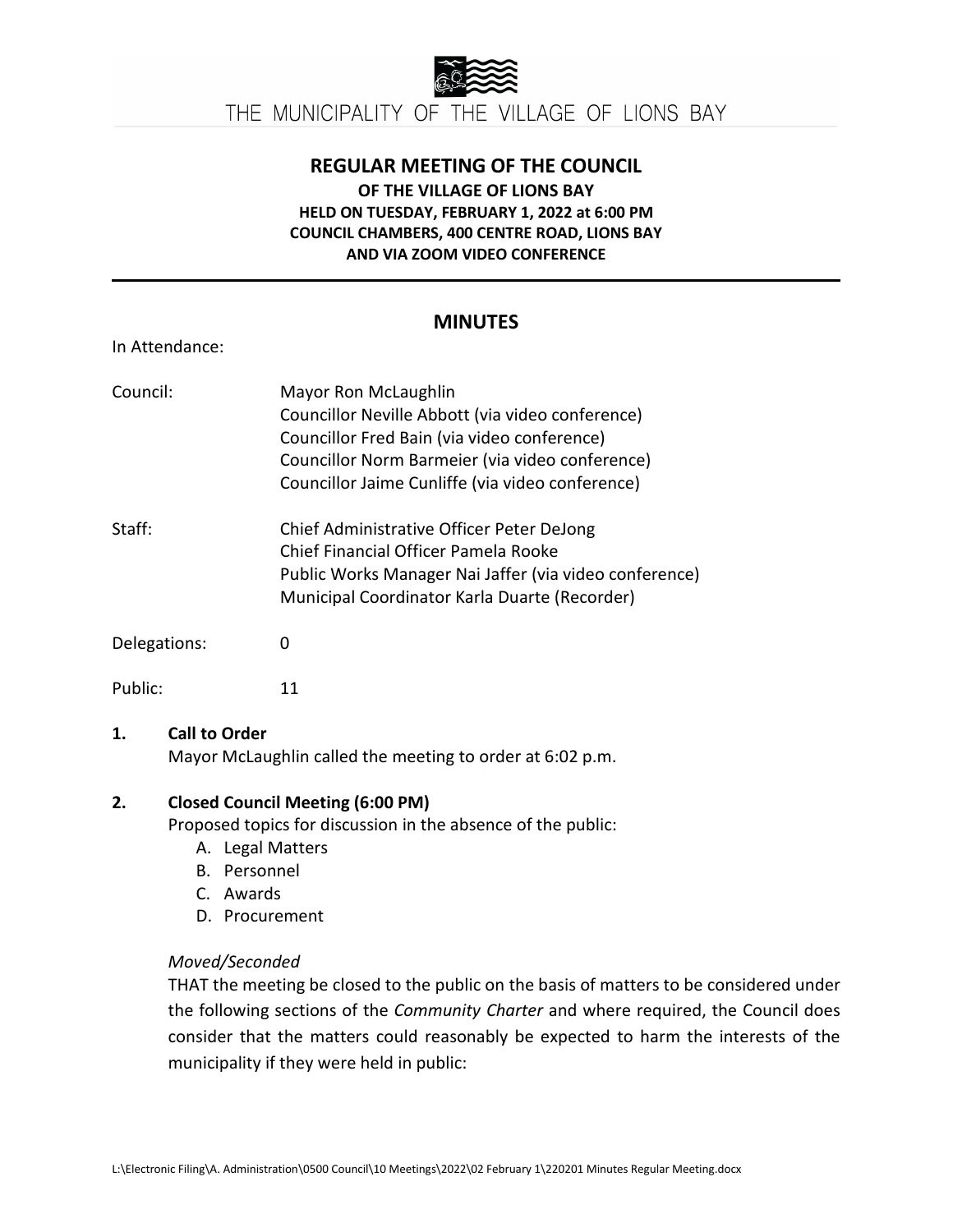**90** (1) A part of a council meeting may be closed to the public if the subject matter being considered relates to or is one or more of the following:

- (a) personal information about an identifiable individual who holds or is being considered for a position as an officer, employee or agent of the municipality or another position appointed by the municipality;
- (b) personal information about an identifiable individual who is being considered for a municipal award or honour, or who has offered to provide a gift to the municipality on condition of anonymity;
- (c) labour relations or other employee relations;
- (e) the acquisition, disposition or expropriation of land or improvements, if the council considers that disclosure could reasonably be expected to harm the interests of the municipality;
- (g) litigation or potential litigation affecting the municipality;
- (i) the receipt of advice that is subject to solicitor-client privilege, including communications necessary for that purpose;
- (j) information that is prohibited, or information that if it were presented in a document would be prohibited, from disclosure under section 21 of the *[Freedom of Information and Protection of Privacy Act](https://www.bclaws.gov.bc.ca/civix/document/id/complete/statreg/96165_00)*;
- (n) the consideration of whether a council meeting should be closed under a provision of this subsection or subsection (2).

## **CARRIED**

*Council anticipates reconvening the open meeting to discuss the balance of the Agenda.*

The meeting reopened to the public at 7:02 p.m.

**3. Reporting Out from Closed Portion of Meeting** *See Item 16*

# **4. Adoption of Agenda**

Moved/Seconded

THAT Item 9Aii be considered after Public Participation, with the staff report circulated to Council and published to the website; and

THAT correspondence R1 be considered as an added Item under 9Ciii; and THAT the agenda be adopted, as amended.

# **5. Public Participation (2 minutes per person totalling 10 minutes maximum)**

A. Brenda Broughton

B. Broughton commented on the application from 52 Brunswick Beach, noting her recommended amendments, as per her correspondence to Council.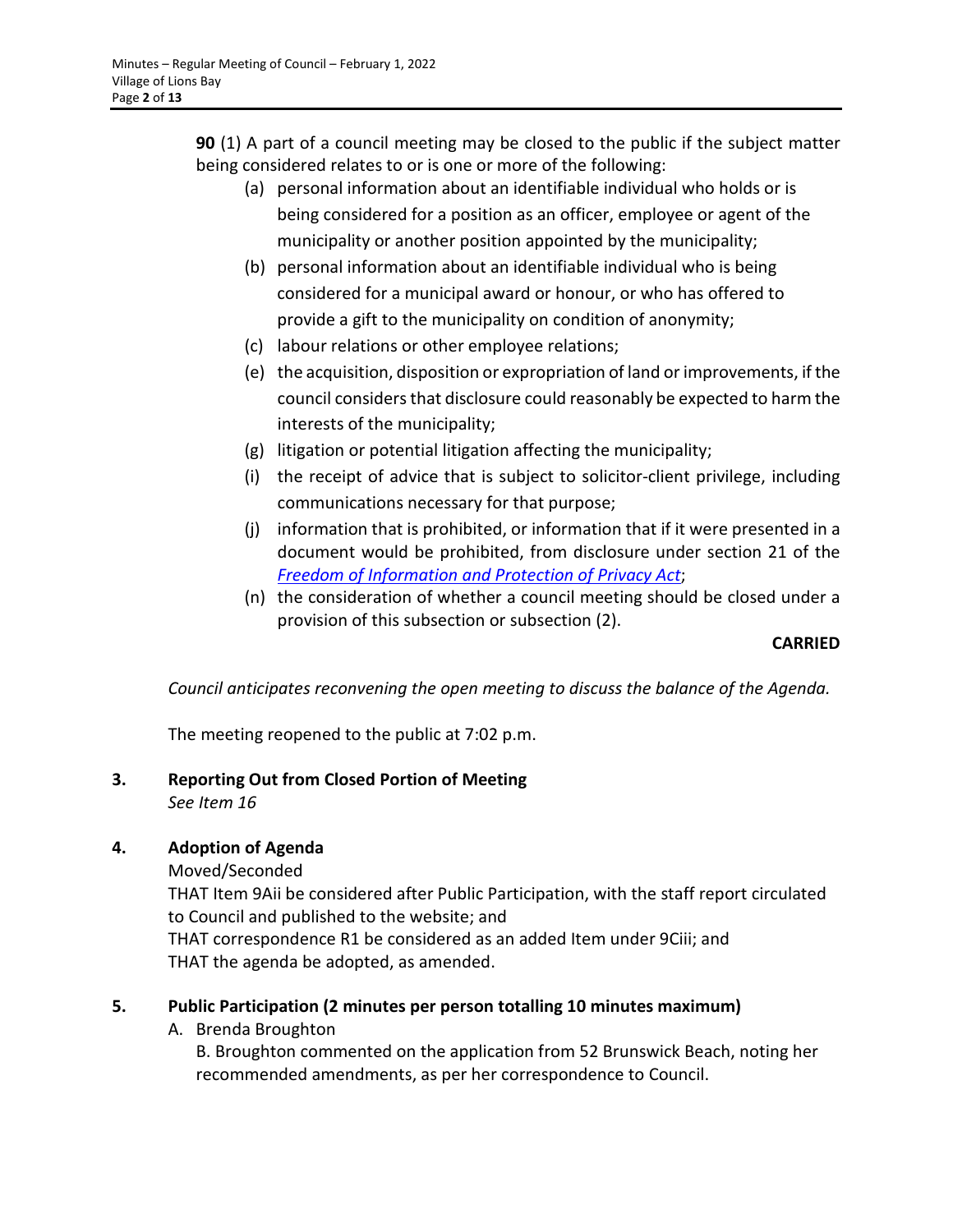## B. Nicole Lund

N. Lund commented on her expectations for purchasing a home with beach access, noting the description from realtor listing and requirements for son's needs. She urged Council to focus on their encroachment application.

C. Gregory Banta

G. Banta commented on having also purchased in reliance on beach access, the need to understand the accuracy of the natural boundary map from 1909 and taking the time to get it right by re-surveying, support for both parties to have beach access, improvement of angle of ramp, respect for historical access and mutual respect.

D. Michael Broughton

M. Broughton spoke in favour of the application from 52 Brunswick Beach, noting his concern with the option to alter the design as currently proposed and urged Council to make a just decision in consideration of the applicant's son's needs.

E. Marek Sredzki

M. Sredzki commented on the budget, noting his concern of having a higher budget for green waste. He suggested having a local method of composting.

## **The order of the agenda was amended to consider 9Aii**

## **9Aii.** 52 Brunswick Beach

CAO DeJong presented the report, noting:

- 1909 subdivision map that created the Esplanade overview and implications; any legal changes to the natural boundary would only take effect if legislated procedures were followed, which did not apparently happen with the 1960 subdivision map showing a more generous high water mark that previously, subsequently used by all parties – as a result, much of what was considered Esplanade in this location is actually still legally Crown land until a legislatively compliant re-survey of the natural boundary is undertaken
- Currently, the proposed landing spot of the aluminum ramp falls on Crown land and is beyond our jurisdiction
- Overview of applications: Development Variance Permit (DVP) (changes to the setback requirements on the Lunds' property) and Encroachment Agreement (airspace over Esplanade) and implications
- Overview of Council considerations appropriate for these two separate applications by the Lunds
- Overview of implications of natural boundary changes, should a re-survey be pursued by any party
- Overview of recommendations in staff report and the accompanying conditions
- Application does not include a deck extension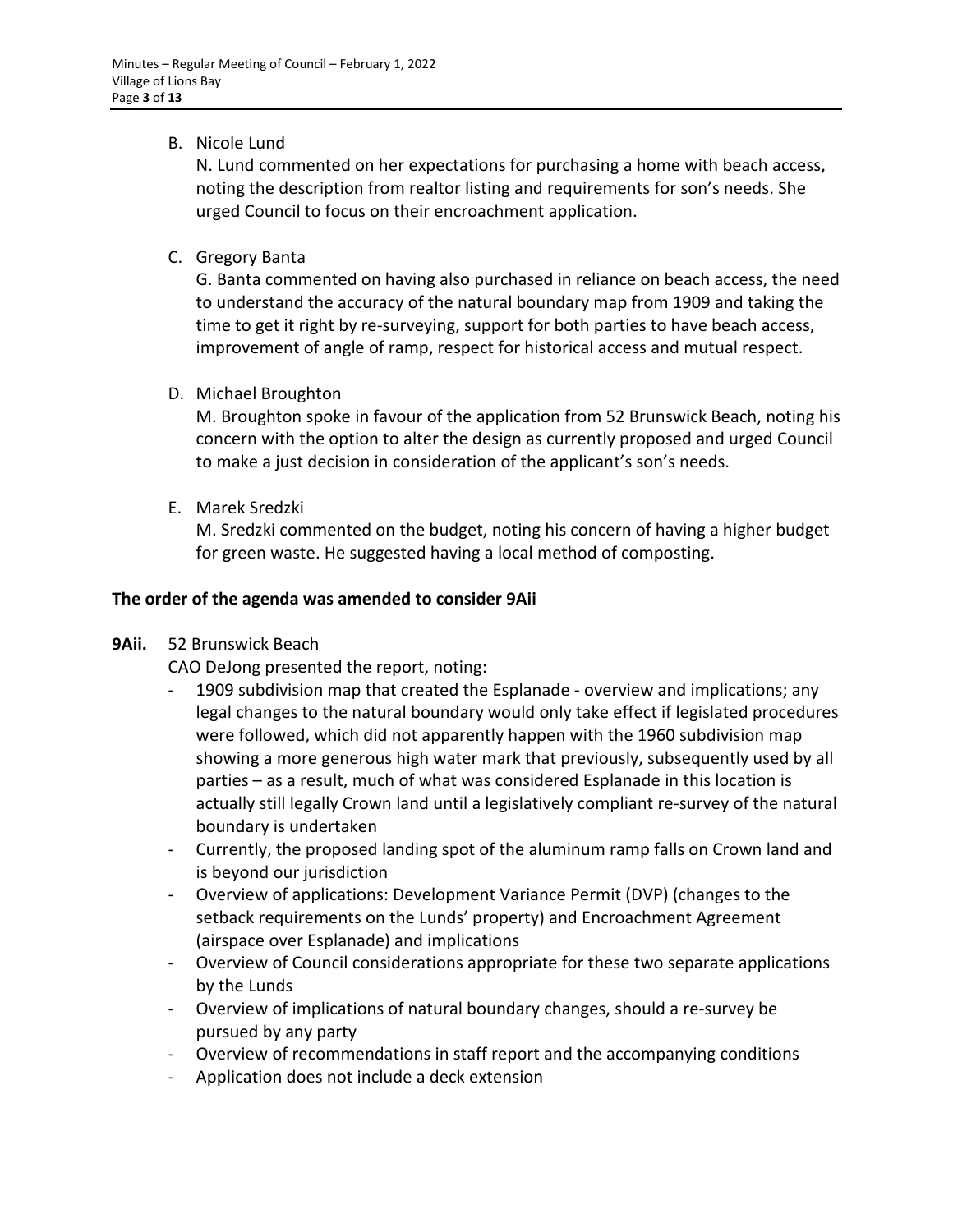- Recommendation for Village not to make an application to Front Counter BC and recommendation for Village not to pursue the natural boundary changes
- Overview of options for Council
- Not dealing in this meeting with encroachment agreement for 51 Brunswick Beach

Discussion ensued on:

- Dealing with access to/over public property, not private property
- DVP as a tool to facilitate the structure within the setback area of the Lunds' property; portion of structure to be covered by encroachment agreement over Esplanade, but balance will need to be covered by foreshore lease from Crown
- Respecting access for 51 Brunswick Beach
- Application procedure: do not appreciate "do it first and ask for permission later"
- suggestion that the ramp be angled to provide separation good compromise; if that could be agreed to and if it can be angled
- From Council: not impressed how the process has gone
- Thank you to CAO; process has taken up too much time
- Council can assist with access to beach so long as it does not hamper public or other residents' access rights

Councillor Abbott noted his concerns with not following regulations and asking for forgiveness later; Would have liked to see Front Counter BC decision first

CAO DeJong clarified that section B1, enables shared access of the concrete ramp with 51 Brunswick Beach; however, Council may wish to consider that the angle of the ramp be changed to be further away than the current proposed landing pad.

## **Councillor Barmeier left the meeting at 7:45 p.m.**

Mayor McLaughlin asked whether Council would like to consider whether they wished to include the change to the rampway angle as a friendly amendment to the motion on the floor.

Councillor Bain noted that changing the angle would be a compromise that could be made and noted that the application should have been made with Front Counter prior to this application.

Councillor Cunliffe noted that the less the foreshore is disturbed the better and will support the motion as it stands.

Mayor McLaughlin called for the applicants to speak to their application one final time.

G. Banta questioned whether the Village would support an application for revising the natural boundary.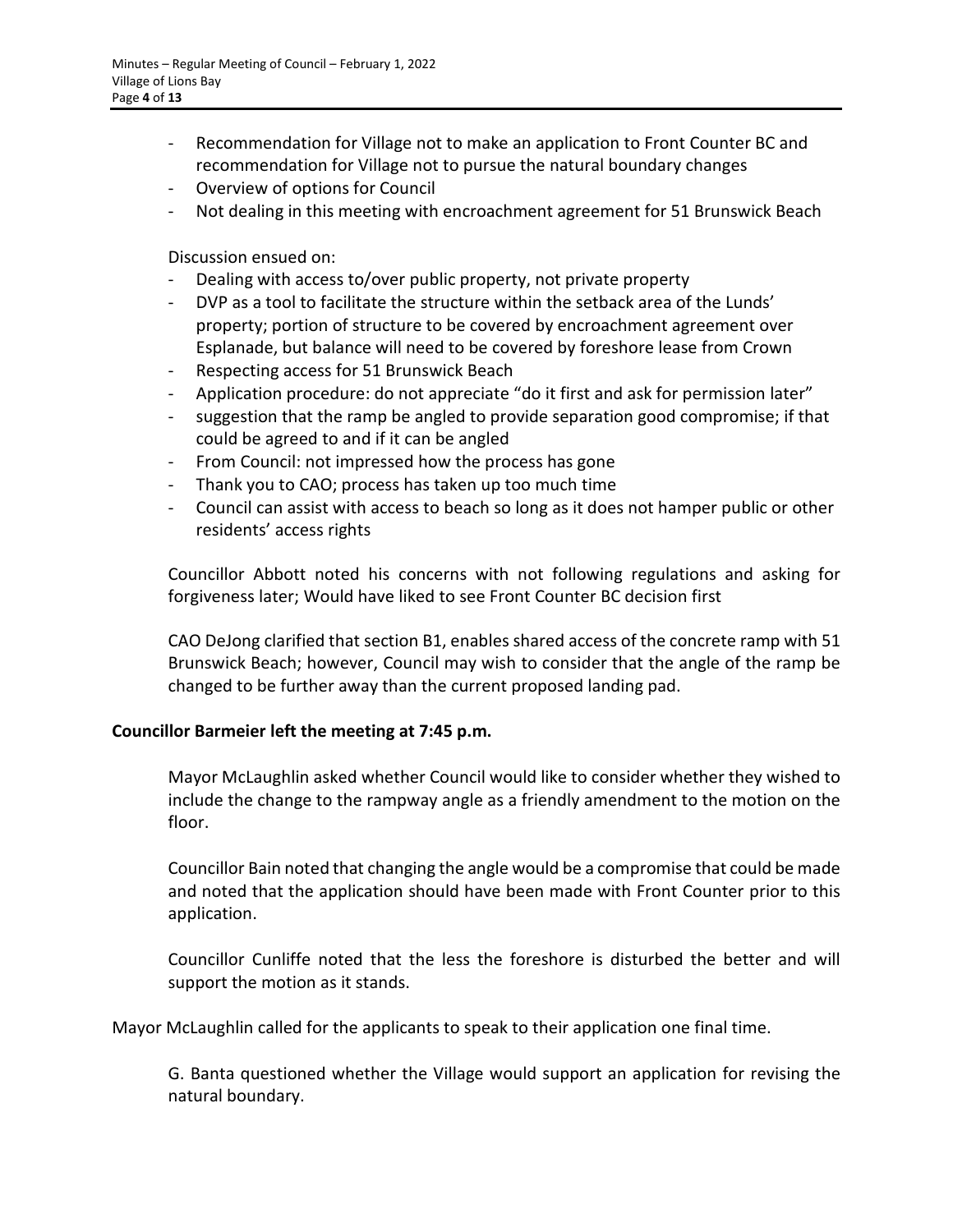CAO DeJong noted that the matter of the re-surveying the natural boundary does not affect the ability of Council to consider the applications that are before it and may be addressed later.

C. Lund noted that they have done all their due diligence in consultation with a registered biologist and DFO and have been in contact with Front Counter BC and stated that they poured concrete with all the parties' approvals.

CAO DeJong clarified that the application form submitted to Front Counter BC was dated as being submitted on August 6, 2021, after the concrete had been poured (July).

C. Lund noted that the application was submitted in August and he was in discussion with Front Counter BC in June.

## Moved/Seconded

THAT Council approves the Development Variance Permit from 52 Brunswick Beach Road for a variance of the front/rear yard (ocean facing) setback, from 4.5 metres to 0 metres for the top of an aluminum rampway structure and its supporting elements on or over the applicant' lands, subject to:

A. 1. Stamped, certified schedules from qualified professional engineers, or other approvals in writing satisfactory to the Municipality, in accordance with the staff notes in the Information and Processes Required for Applications document, attachment 4 to the Staff Report dated for the January 11, 2022, Special Council Meeting, prior to any site work taking place.

For clarity, the DVP does not include any deck extension – this would require a separate DVP application if such an extension were to be requested in the future;

AND FURTHER THAT Council approves an encroachment agreement of an aluminum rampway structure over the Municipality's Esplanade lands to facilitate access to the foreshore from the Lunds' property at 52 Brunswick Beach Road subject to:

B. 1. Approval by the Province of the Lunds' application to Front Counter BC for a foreshore lease or license for any portions of the structure on or over Crown land, provided that such application enable shared access with the owner of 51 Brunswick to the foreshore via the concrete landing, stairs and ramp located on Crown land, a consideration which the Municipality will support in writing to Front Counter BC.

2. An irrevocable letter of credit or other credit facility acceptable to the Municipality in the amount of \$10,000 to secure the obligations of the applicants as set out in sections A.1 and B.1 above and an included requirement to remove the rampway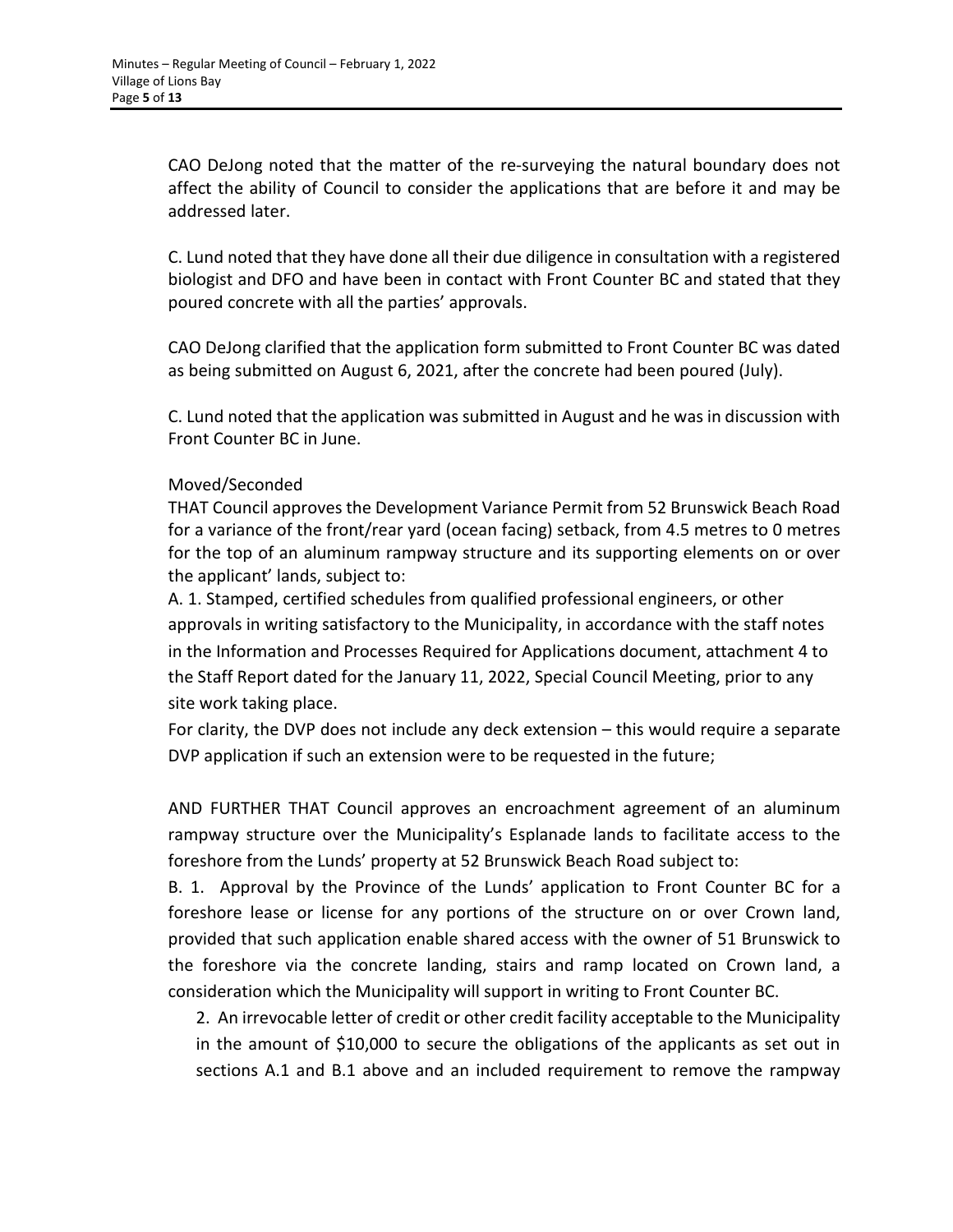structure if the Province does not grant the applicants a foreshore lease or license in the terms required under section B.1 above.

3. An executed encroachment agreement with section 218 statutory right of way and section 219 covenant substantially in accordance with the new template of agreement shown in attachment 13 to the January 11, 2022 report, including the foregoing conditions in sections A.1, B.1 and B.2 above, along with the balance of fees payable in respect of the registration of the covenant in the Land Title Office.

4. Such further and other requirements as may be recommended by the Municipality's legal counsel.

> **CARRIED OPPOSED: Cllr. Abbott**

## **6. Review & Approval of Minutes of Prior Meetings**

A. Regular Council Meeting – January 18, 2022 Moved/Seconded THAT Council approves the Regular Council Meeting Minutes of January 18, 2022, as circulated.

**CARRIED**

## **7. Business Arising from the Minutes**

CFO Rooke confirmed that staff have ordered a Port-A-Potty for installation at Sunset but there have been delays due to changes in service providers; should be installed this week.

## **8. Unfinished Business**

A. Follow-Up Action Items from Previous Meetings

| No. | Date              | Item Description               | Action                  |
|-----|-------------------|--------------------------------|-------------------------|
| 238 | November 16, 2021 | Rail crossing stop signs       | PWM Jaffer coordinating |
| 242 | December 14, 2021 | G10 BC SPCA                    | PWM Jaffer to follow up |
|     |                   | Rodenticide                    | with BC SPCA            |
|     |                   | Prohibition                    |                         |
| 243 | December 14, 2021 | G11 E-Comm                     | Completed               |
|     |                   | Professionals of BC re         |                         |
|     |                   | Challenges faced at e-         |                         |
|     |                   | comm                           |                         |
| 247 | December 14, 2021 | R4 P. Marsh re: LB             | CFO Rooke to provide a  |
|     |                   | Payroll inquiry                | report in March 2022    |
| 248 | January 18, 2022  | <b>ESS/EOC DEPC</b>            | Complete                |
| 249 | January 18, 2022  | R <sub>2</sub> V. Cox re Beach | Complete                |
|     |                   | Park                           |                         |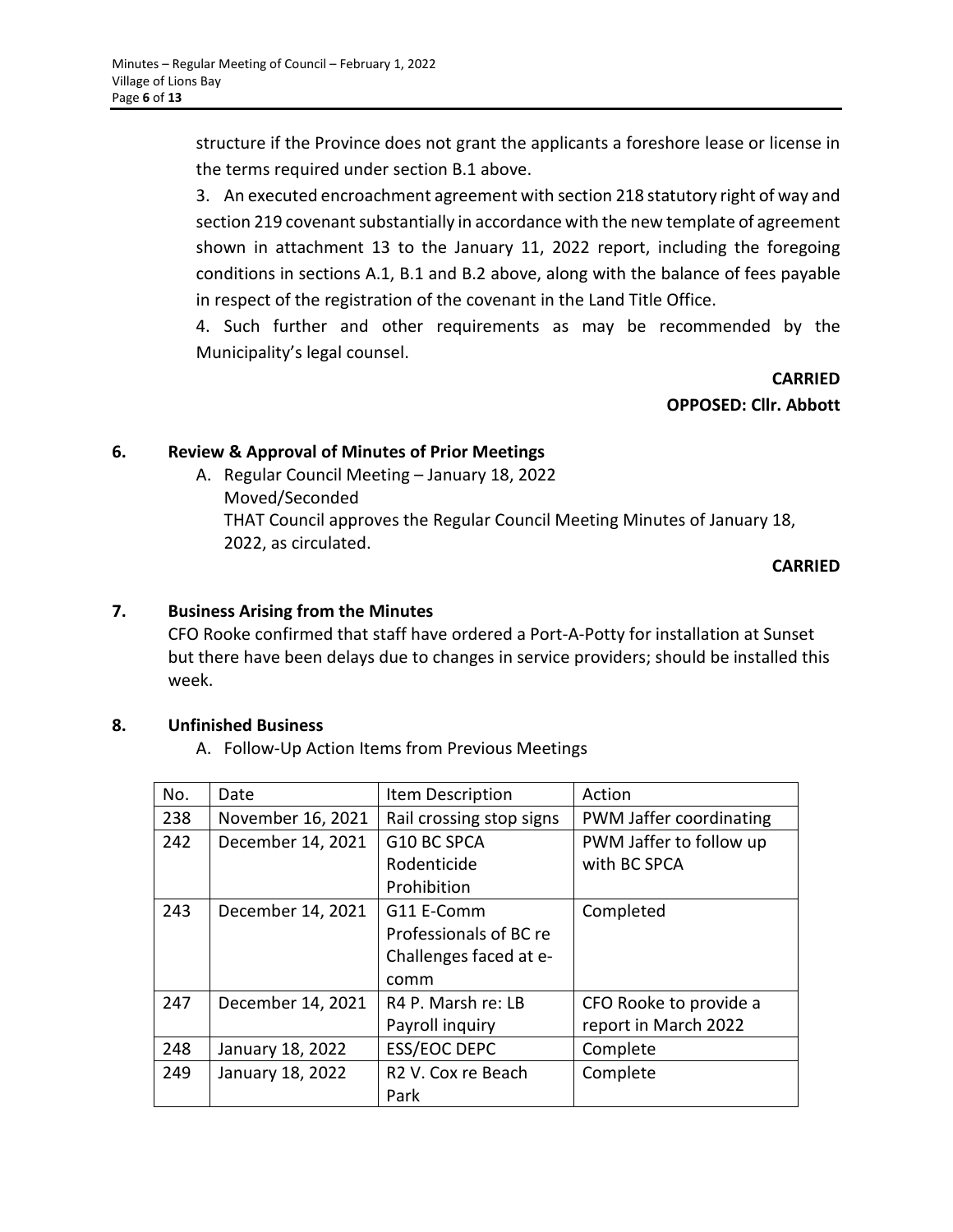#### **9. Reports**

- A. Staff
	- i. 2022 Draft Water, Solid Waste and Sewer Budgets CFO Rooke presented the report, noting,
		- One change in water budget since last presentation  $-$  re-budget of hydrant parts ordered in 2021 but received in 2022

Staff responded to questions, noting:

- Overview of formula for amortization, per general accounting standards
- Accounting annotation for surplus, can adjust how presented in schedule for better clarity; will be explained in Utility Brochure sent to residents
- Not taxing for depreciation: now a requirement for grant application to budget for depreciation
- Recommendation to have a surplus when assets start to fail: maintenance costs are increasing
- Composting program costs:
	- collected every week as opposed to every second week for garbage so disposal costs are higher
	- Village allowing unlimited disposal of yard waste, comes at a cost
	- Will be reflected in new tender; suspect cost will continue to rise
- bound by Recycle BC and they combine collection services for organics and yard trimmings (cost based on weight)
- separation of types of green waste would require capacity levels that Recycle BC currently does not have

Discussion ensued on:

- Advantage of cost: combustible fuel risk reduction
- Impacts of compost on rodent population
- Yard trimmings as potential for fueling fires
- Village is one of the best providers of compost for Metro Vancouver and puts out the least amount of landfill waste

CAO DeJong noted that the water surplus being set aside is only 27% of the total depreciation; a small amount relative to the amount needed to pay for future replacement of assets.

## Moved/Seconded

THAT the report "2022 Draft Water, Solid Waste and Sewer Budgets" be received for information purposes.

## **CARRIED**

ii. 52 Brunswick Beach - Considered above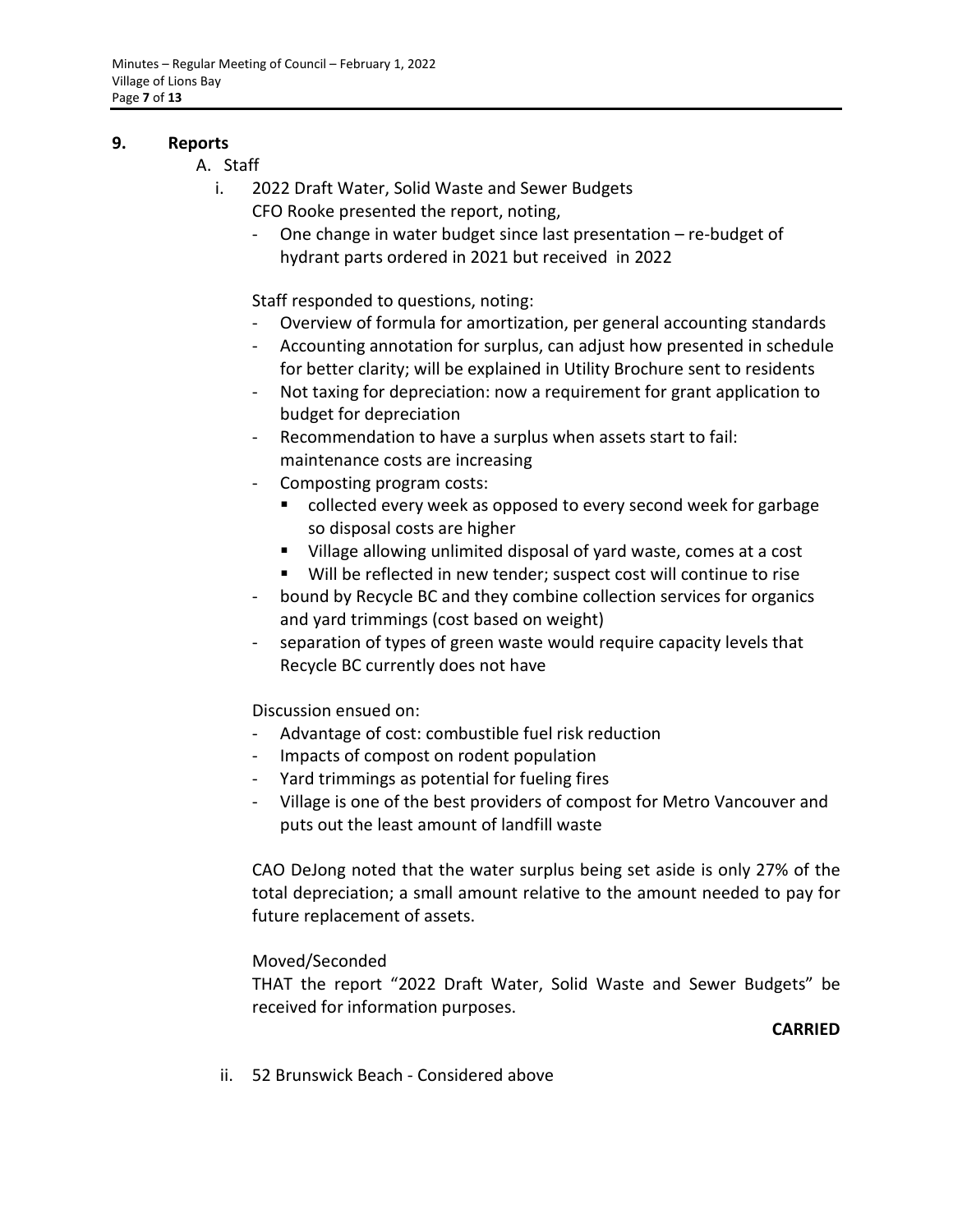- B. Mayor None
- C. Council

## **The order of the agenda was amended to consider item 9Ciii**

iii. Resident Correspondence R1

J. Wright, resident expressed concern regarding step 1 and step 2 pricing for BC Hydro charges, noting it is unfair to communities that do not have access to other types of energy sources. She is requesting that the Village be represented through Council as an intervenor at the Utility Commission hearing where BC Hydro will present their rate application.

## Discussion ensued on:

- Requirements of an intervenor; just need to fill out a form
- Costs of hydro

## Moved/Seconded

THAT Council appoints Councillor Abbott to represent the Village of Lions Bay as an intervenor with respect to the BC Utilities Commission hearings on BC Hydro's two-tiered rate structure.

## **CARRIED**

## **The order of the agenda resumed.**

i. Councillor Abbott: Bear Smart Update, verbal report from January 27, 2022 meeting

Councillor Abbott provided a report on Bear Smart initiatives, noting:

- Goals for 2022
- Will present an article in Village Update regarding bear season
- Looking for additional volunteers
- Calendar for communications
- Participation in May  $14<sup>th</sup>$  Bird Friendly event
- Working with staff re: green bin liners
- Working with schools for initiatives
- Work with Bylaw Enforcement Officers again starting in Spring

Discussion ensued on:

- Purpose of bear smart website and reporting to conservation officer
- Bear attractants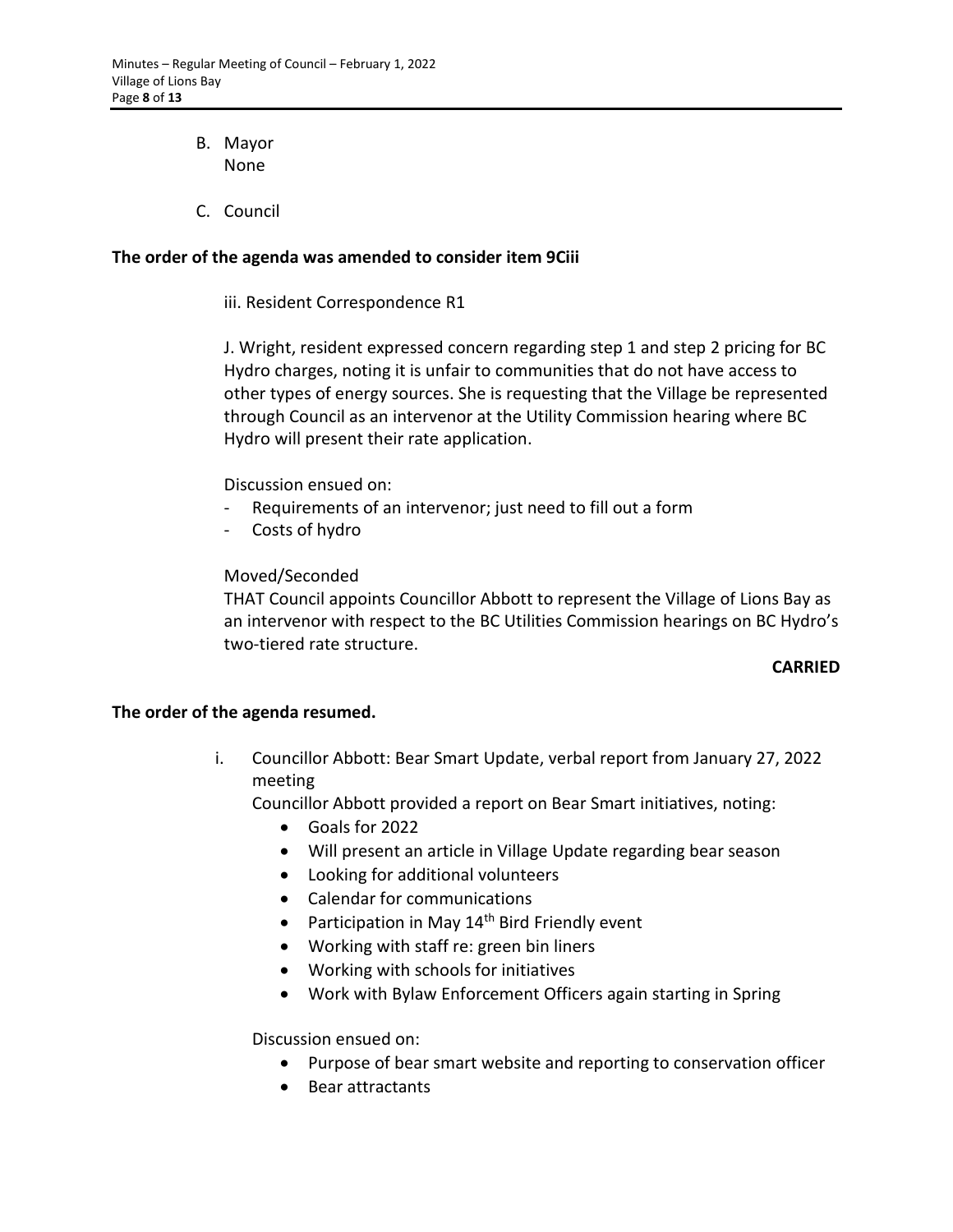- Communication with conservation officer
- ii. Councillor Abbott: Bird Friendly Update, verbal progress report Councillor Abbott provided an update on the Bird Friendly initiative, noting:
	- Application underway for Bird Friendly city, small town category
	- Points added for actions that have been taken to date
	- Nature Canada: eager to award bird friendly designation to small town – Lions Bay could be the first
	- Overview of actions to date; residents will be notified
	- May  $14^{th}$ : bird day: overview of groups that have been approached
	- Overview of other potential events and applications
	- Overview of other activities

CFO Rooke requested that the municipal grant application be submitted to the office this week for consideration at the next meeting.

Councillor Abbott noted a desire to undertake greater public education on the harmful use of rodenticides and commented that anticoagulants have effects on other flora and fauna.

## Moved/Seconded

That Council directs staff to amend Pesticide Control Bylaw No. 430, 2011, to include reference to and compliance with Ministerial Order No. M305, 2021 regarding the restricted use of rodenticides in respect of the *Integrated Pest Management Act*.

## **CARRIED**

# D. Committees

i. Emergency Program Committee Meeting – Minutes from January 25, 2022

Discussion ensued on:

Wording of resolution to change to positions as opposed to individual names

# Moved/Seconded:

THAT the Emergency Program Committee recommends to Council THAT Council

- (1) approves the draft Emergency Program 2022 Scope of Work, as amended;
- (2) directs staff to incorporate the Scope of Work into a contract for emergency management services with Red Cape Solutions Inc. in terms mutually satisfactory to the parties; and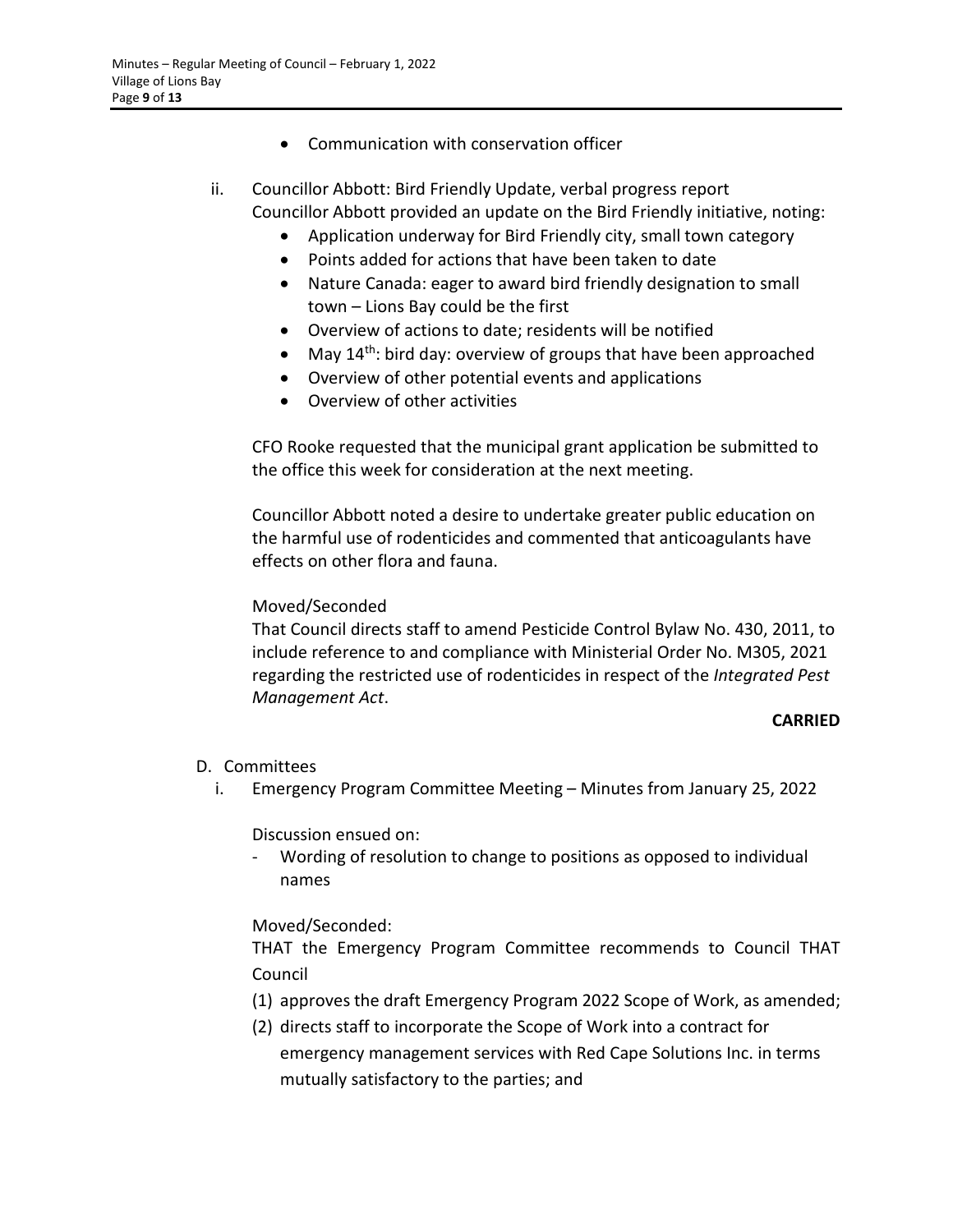(3) authorizes the Mayor and Corporate Officer to execute the agreement with Red Cape Solutions Inc.

THAT the Emergency Program Committee recommends to Council THAT Council appoint Mary Brown and Leslie Nolin as Co-Directors of the Lions Bay Emergency Support Services

THAT the Emergency Program Committee recommends to Council THAT Council appoint Edward Langford Jr. to the Committee as the manager of the Lions Bay Search and Rescue.

#### **CARRIED**

## Moved/Seconded

THAT correspondence from G. Weary be added to the agenda under item 9Dii.

#### **CARRIED**

ii. Councillor Cunliffe referenced correspondence from Climate Action Committee member G. Weary seeking information regarding watershed, firesmart and geohazard matters.

Mayor McLaughlin requested that the correspondence requests be added to unfinished business for the February 15, 2022 Council meeting.

Councillor Abbott noted that the FireSmart information is available as public record and accessible.

- E. Emergency Services
	- i. November and December 2021 Lions Bay RCMP Activity Report Moved/Seconded THAT Council receives the November and December 2021 Lions Bay RCMP Activity Report.

#### **CARRIED**

#### **10. Resolutions**

None

## **11. Bylaws**

A. Secondary Suite Surcharge Bylaw No. 513, 2017, Amendment Bylaw No. 603, 2022 Moved/Seconded

THAT the Secondary Suite Surcharge Bylaw No. 513, 2017 be adopted.

**CARRIED**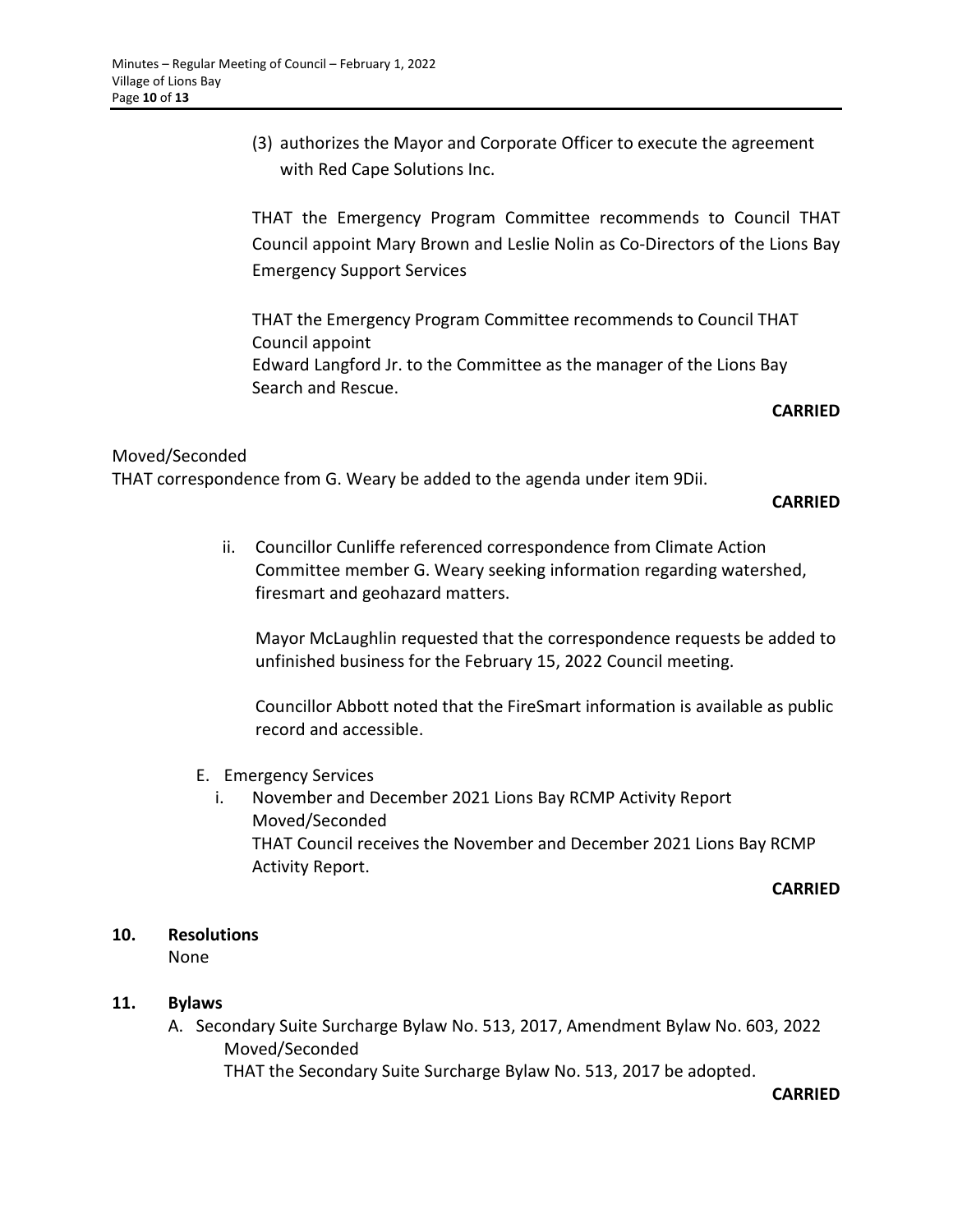B. Utility User Rate Amendment Bylaws No. 609 and 610 Moved/Seconded THAT Water Rates and Regulations Bylaw No. 2, 1971, Amendment Bylaw No. 609, 2022 be introduced and read three times.

#### **CARRIED**

## Moved/Seconded

THAT Sewer User Rates Bylaw No. 122, 1984, Amendment Bylaw No. 610, 2022 be introduced and read three times.

#### **CARRIED**

C. Official Community Plan & Regional Context Statement Amending Bylaw No. 612

CAO DeJong provided an overview of the changes to the Regional Context Statement.

Discussion ensued on:

- Appreciation of time to make the changes
- Appreciation of simplicity of the changes
- Amendments: p. 56: remove heading at bottom of page formerly associated with deleted table
- Differentiation of land use designations: RCS refers to regional designation by Metro in the RGS as opposed to local designations within Lions Bay in the OCPFormatting changes

## Moved/Seconded

(1) THAT Village of Lions Bay Official Community Plan Designation Bylaw No. 408, 2008, Amendment Bylaw No. 612, 2022 be introduced and read a first time;

(2) THAT Council confirms it has considered whether consultation is required under section 475 of the *Local Government Act*;

(3) THAT Council confirms the Official Community Plan, as amended, has been considered in conjunction with the Village of Lions Bay Financial Plan and any applicable Waste Management Plans pursuant to the *Local Government Act*;

(4) THAT Village of Lions Bay Official Community Plan Designation Bylaw No. 408, 2008, Amendment Bylaw No. 612, 2022 be read a second time;

(5) THAT an electronic Public Hearing be scheduled for February 22, 2022 at 7 pm to consider public comment in respect of Village of Lions Bay Official Community Plan Designation Bylaw No. 408, 2008, Amendment Bylaw No. 612, 2022;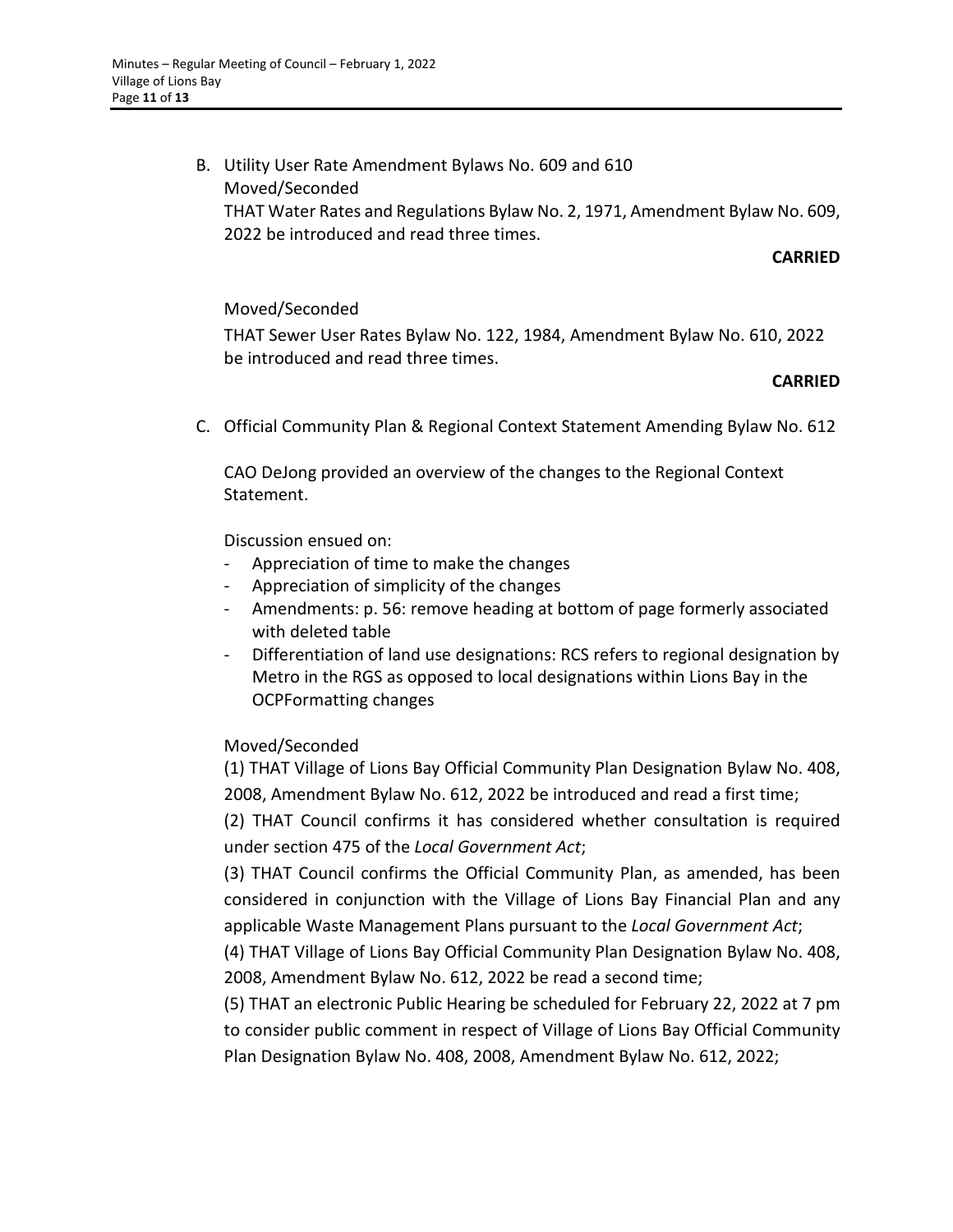(6) THAT notice of the Public Hearing be provided in accordance with the *Local Government Act*; and

(6) THAT Village of Lions Bay Official Community Plan Designation Bylaw No. 408, 2008, Amendment Bylaw No. 612, 2022 be brought back for consideration of the public comments and third reading of the bylaw at the Council meeting following the Public Hearing.

## **CARRIED**

## **12. Correspondence**

A. List of Correspondence to January 28, 2022 Moved/Seconded

THAT the following actions be taken with respect to the correspondence:

| G1 MP Weiler                  | <b>Canada Emergency Business</b><br>Account                            | Received                       |
|-------------------------------|------------------------------------------------------------------------|--------------------------------|
| G2 LGMA                       | Call for member resolutions                                            | Received                       |
| <b>G3 FLNRO</b>               | Engagement on updates to BC's<br><b>Geographical Naming Principles</b> | Received                       |
| G4 MP Weiler                  | <b>ICIP - Third Intake</b>                                             | Received                       |
| <b>G5 District of Stewart</b> | <b>BC Wildfires Petition</b>                                           | Received                       |
| R1 J. Wright                  | <b>BC Hydro rates</b>                                                  | Addressed earlier in<br>agenda |
| R <sub>2</sub> C. Weiss       | 52 Brunswick Beach application                                         | Received                       |
| R <sub>3</sub> C. Weiss       | 52 Brunswick Beach application                                         | Received                       |
| various                       | responses to previous                                                  | Received                       |

## **13. New Business**

None

- **14. Public Questions & Comments (2 minutes on any topic discussed in this meeting)** None
- **15. Closed Council Meeting (continuance if required)**

Moved/Seconded THAT the meeting be closed to the public on the basis of matters set out in Item 2 of this Agenda.

**CARRIED**

*The meeting was closed to the public at 9:12 p.m.*